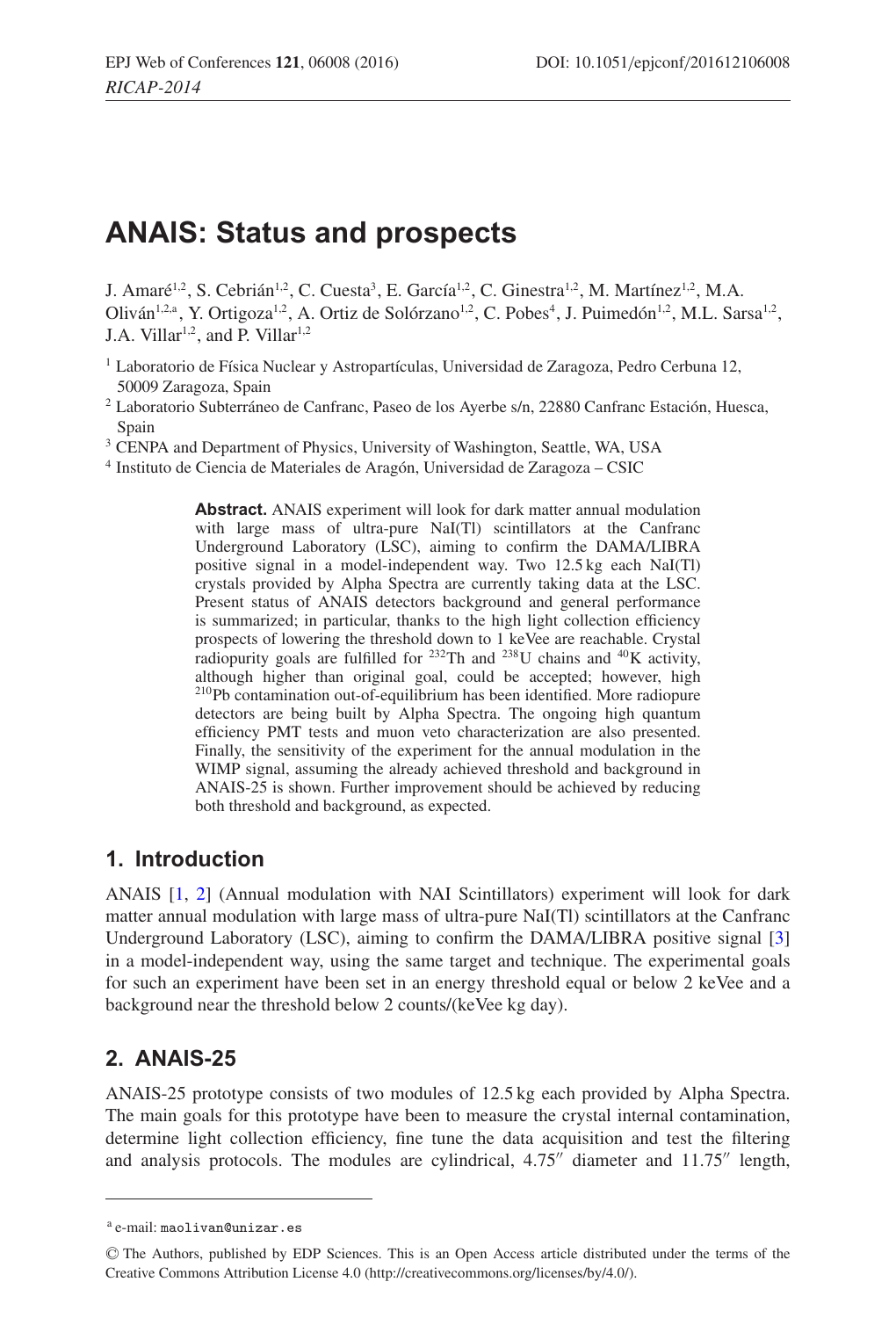<span id="page-1-0"></span>

**Figure 1.** The two modules of ANAIS-25 being introduced inside the shielding.

<span id="page-1-1"></span>**Table 1.** Light collection for two ANAIS-25 modules.

| Detector       | PMT model            | $phe^-$ /keV     |
|----------------|----------------------|------------------|
| D <sub>0</sub> | Hamamatsu R12669SEL2 | $16.13 \pm 0.66$ |
| D1             | Hamamatsu R11065SEL  | $12.56 \pm 0.13$ |

with quartz windows for PMTs coupling. A Mylar window in the lateral face allows low energy calibration. Two types of photomultiplier have been tested: one module coupled to two Hamamatsu R12669SEL2 and the other coupled to Hamamatsu R11065SEL. The modules have been surrounded by 10 cm of archaeological lead plus 20 cm of low activity lead shielding at the Canfranc Underground Laboratory (see in Fig. [1\)](#page-1-0).

This prototype has been taking data since December 2012. The first feature to be remarked is the excellent light collection as it can be seen in Table [1.](#page-1-1) This light collection has a good impact in both resolution and energy threshold. A preliminary study has been done with the coincident events in both prototype modules showing two low energy populations that have been attributed to internal  ${}^{40}$ K and cosmogenic  ${}^{22}$ Na as it is shown in Fig. [2.](#page-2-0) The K-shell electron binding energy following electron capture in <sup>40</sup>K (3.2 keV) and <sup>22</sup>Na (0.9 keV) can be tagged by the coincidence with a high energy  $\gamma$  ray (1461 keV and 1274 keV respectively). Hence, a threshold of the order of 1 keVee seems to be achievable. The trigger and filtering efficiencies at the threshold level are currently under study.

On the other hand, background contributions have been thoroughly analyzed. Figure [2](#page-2-0) shows the low energy spectrum at the beginning of the data taking and fifteen months later, showing a high suppression of most of the lines except the corresponding to  $^{210}Pb$ , highlighting their cosmogenic origin; a more detailed study of radionuclide production in NaI(Tl) derived from this data can be found at reference [\[4\]](#page-4-3). Table [2](#page-2-1) shows the results of the activities determined for the main crystal contaminations:  ${}^{40}$ K content has been measured performing coincidence analysis between 1461 keV and 3.2 keV lines [\[5](#page-4-4)] and the activities from <sup>210</sup>Pb and <sup>232</sup>Th and <sup>238</sup>U chains have been determined on the one hand, by quantifying Bi/Po sequences, and on the other, by comparing the total alpha rate with the low energy depositions attributable to  $2^{10}Pb$ , which are fully compatible. These results give a moderate contamination of  ${}^{40}$ K, above the initial goal of ANAIS (20 ppb of K) but acceptable (see Sect. [3.5\)](#page-3-0), a high suppression of <sup>232</sup>Th and <sup>238</sup>U chains but a high activity of <sup>210</sup>Pb at the mBq/kg level. The origin of such contamination was identified at crystal growing procedure and it is being solved by Alpha Spectra. A new module, grown following the new protocol, will be available for radiopurity checks at the beginning of 2015.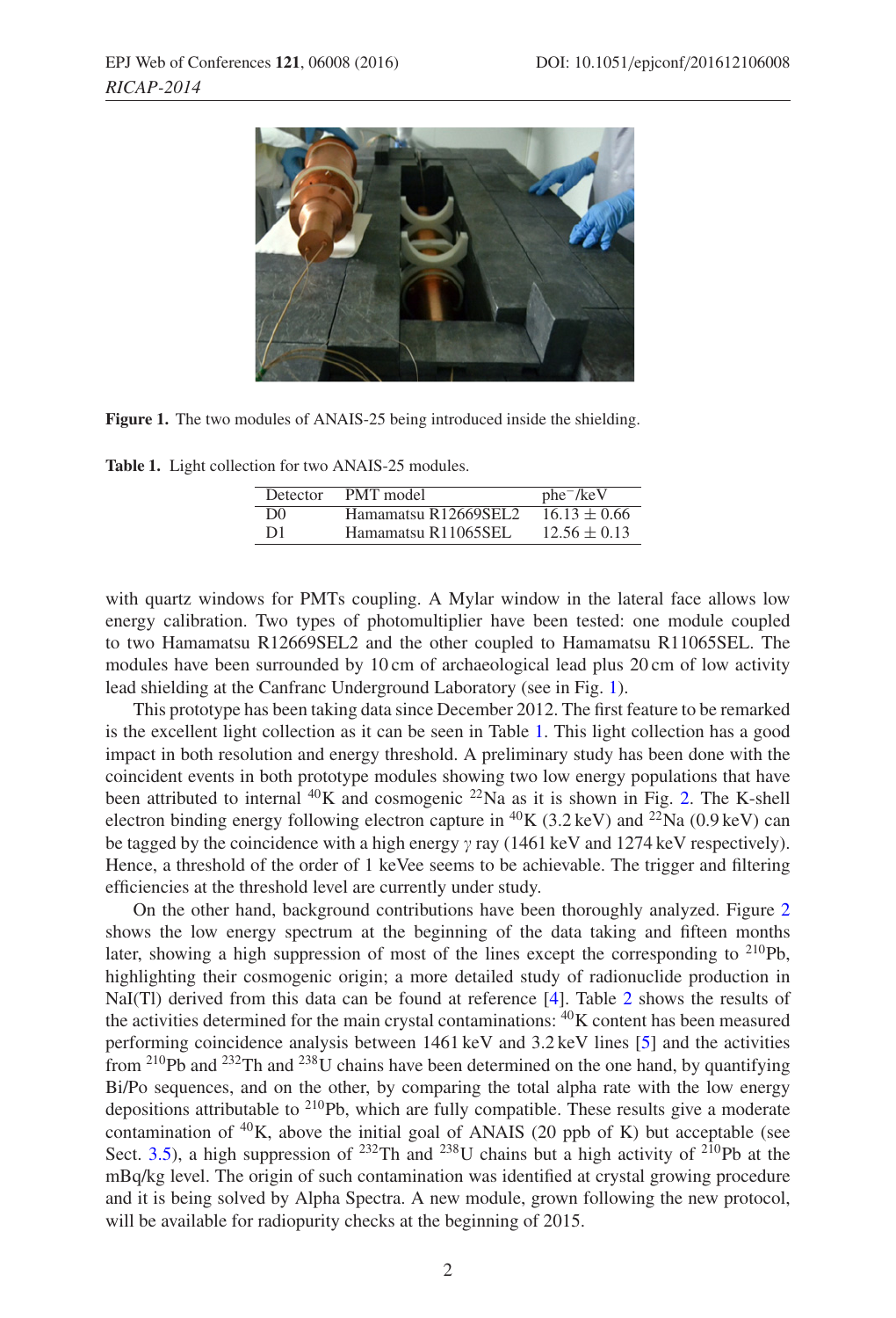<span id="page-2-0"></span>

**Figure 2.** Coincidence scatter plot showing events from  ${}^{40}K$  and  ${}^{22}Na$  (a) and cosmogenic radionuclide decay at low energy (b) showing the spectrum for the first month of data taking (black) and fifteen months later (red).

<span id="page-2-1"></span>**Table 2.** Internal contamination measured in ANAIS-25 prototype.

| $40$ K (mBq/kg)            | $238$ U (mBq/kg)  | $^{210}Pb$ (mBq/kg) | $232$ Th (mBq/kg) |
|----------------------------|-------------------|---------------------|-------------------|
| $1.25 \pm 0.11$ (41 ppb K) | $0.010 \pm 0.002$ | $\sim$ 3.15         | $0.002 \pm 0.001$ |

## **3. Beyond ANAIS-25**

The progress in the development and testing of several subsystems towards the full ANAIS experiment is reported in this section: the status of the muon veto system in Sect. [3.1,](#page-2-2) the low energy calibration system in Sect. [3.2,](#page-2-3) the PMT quality tests in Sect. [3.3](#page-3-1) and other improvements in Sect. [3.4.](#page-3-2)

#### <span id="page-2-2"></span>**3.1 Muon veto**

The muon flux at the Canfranc Underground Laboratory is approximately  $5 \times 10^{-3} \mu s^{-1} m^{-2}$ being one order the magnitude above the flux at LNGS. For this reason, a plastic veto system to tag muon related events has been designed and tested in order to monitor possible systematic effects in the annual modulation analysis. The veto system will consist of sixteen plastic vetoes covering the top and all vertical faces of the shielding. The first underground data revealed a population faster than muon events and with a rate substantially higher than expected, which increased unnecessarily the experiment dead time if a *threshold only* strategy is chosen to tag muons. This fast population, which is also present at surface, is clearly dominating the underground rate as can be observed in Fig. [3.](#page-3-3)

A dedicated front-end setup and data acquisition chain are being developed in order to separate the fast population from the real muon events. This distinction can be performed via pulse shape analysis, using shaping amplifiers and analog-to-digital converters with different temporal windows. The muon peak and the fast population are identified at surface in order to set the hardware threshold and the conditions to select muons with the different ADC values, extracting the efficiency of the cut.

#### <span id="page-2-3"></span>**3.2 Low energy calibration**

A new calibration system scalable to a larger number of modules was developed. This system consists of flexible wires with <sup>57</sup>Co and <sup>109</sup>Cd sources along them. The sources are outside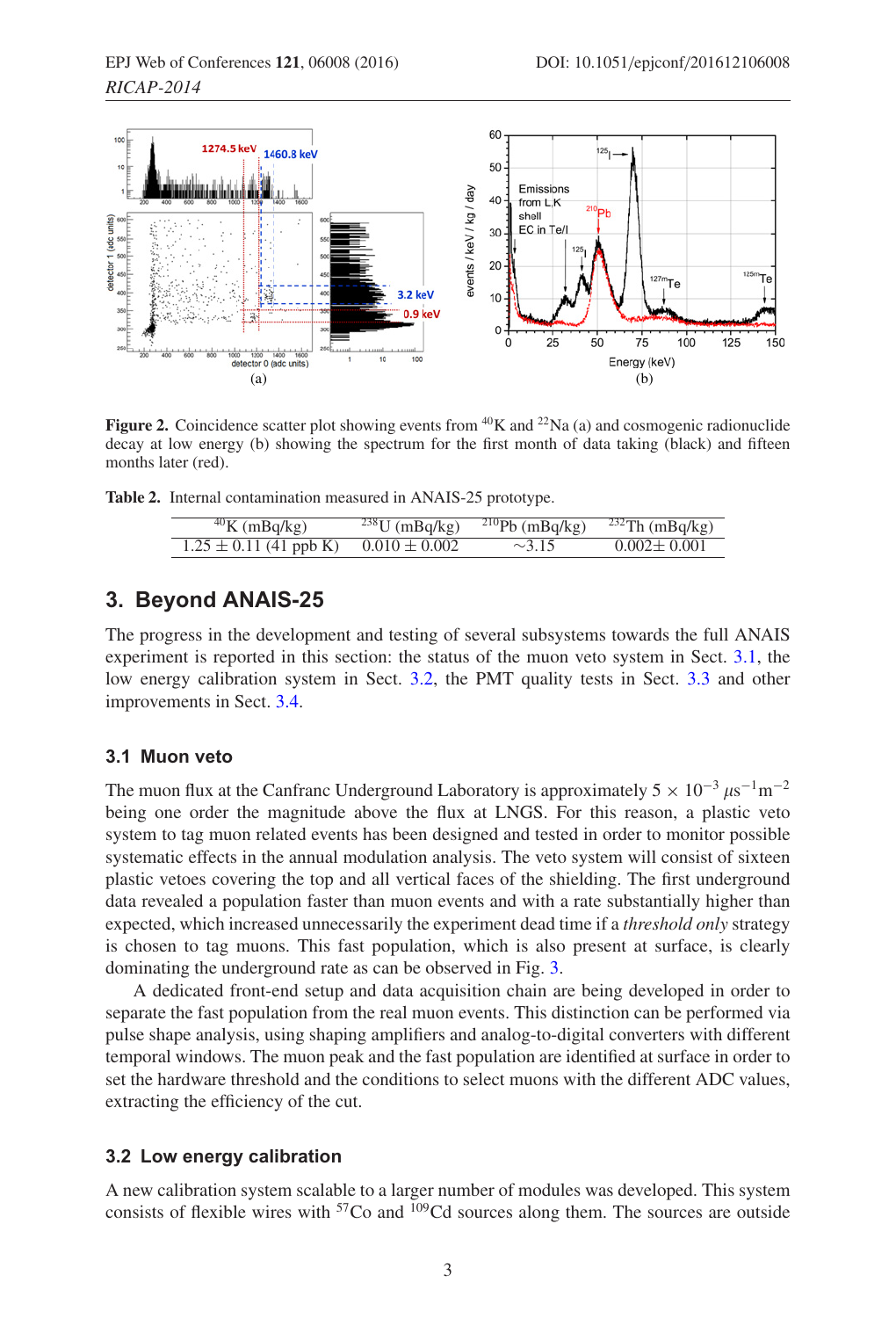<span id="page-3-3"></span>

**Figure 3.** Spectra (left) and scatter plot (pulse height vs. pulse area, right) taken at surface (black) and underground (red) with fast events dominating underground rate.

the shielding and they are introduced inside the shielding facing the Mylar windows during calibration keeping the system closed and Radon free. This system has been tested with ANAIS-25 modules.

### <span id="page-3-1"></span>**3.3 PMT quality tests**

Forty two high quantum efficiency low background Hamamatsu R12669SEL2 PMTs have been received and are being tested. High purity germanium spectroscopy has been performed at LSC verifying the required radiopurity levels and the homogeneity among them. Operational parameters such as single electron response (SER), gain, relative quantum efficiency and dark rate are being tested at the University of Zaragoza test bench. First, a setup to expose PMTs to controlled ultraviolet LED light, data acquisition chain and algorithms to extract SER parameters have been developed and tested. The protocol to characterize all units is currently being developed. In particular, all tested units have a dark current below 500 Hz.

#### <span id="page-3-2"></span>**3.4 Front-end, DAQ, analysis software and slow control**

The front-end setup and software chain have been redesigned in order to scale from ANAIS-25 to the full experiment. The front-end was modified with the introduction of a new high density NIM delay module and a new scalable design of linear preamplifiers. The DAQ software was designed to allow to configure the number of channels and the analysis software was modified to follow these changes. The full software stack has been tested with the low energy selection protocols from ANAIS-0 prototype [\[6\]](#page-4-5) and it is being used in the following prototypes such as ANAIS-25, with configurations up to three detectors (six channels). A slow control system has also been developed and it is currently monitoring parameters such as temperatures inside the shielding and next to the electronic front-end, the external Rn activity,  $N_2$  flux into the shielding and high voltage power supply voltage and current.

#### <span id="page-3-0"></span>**3.5 Prospects**

We have evaluated the expected sensitivity of ANAIS in different background scenarios [\[7](#page-4-6)]: the measured background in ANAIS-25 (in blue in Fig. [4\)](#page-4-7) and a model accounting for the measured contributions (PMTs,  $^{40}$ K and  $^{22}$ Na in the crystal, still without  $^{210}$ Pb or  $^{232}$ Th and <sup>238</sup>U internal contributions, which are being added to the model) and taking into account coincidence event rejection in a  $5 \times 4$  module setup (in red). The considered exposures are  $100 \text{ kg} \times 5$  years (solid lines) and  $250 \times 5$  years (dotted). The sensitivity shown in Fig. [4](#page-4-7)